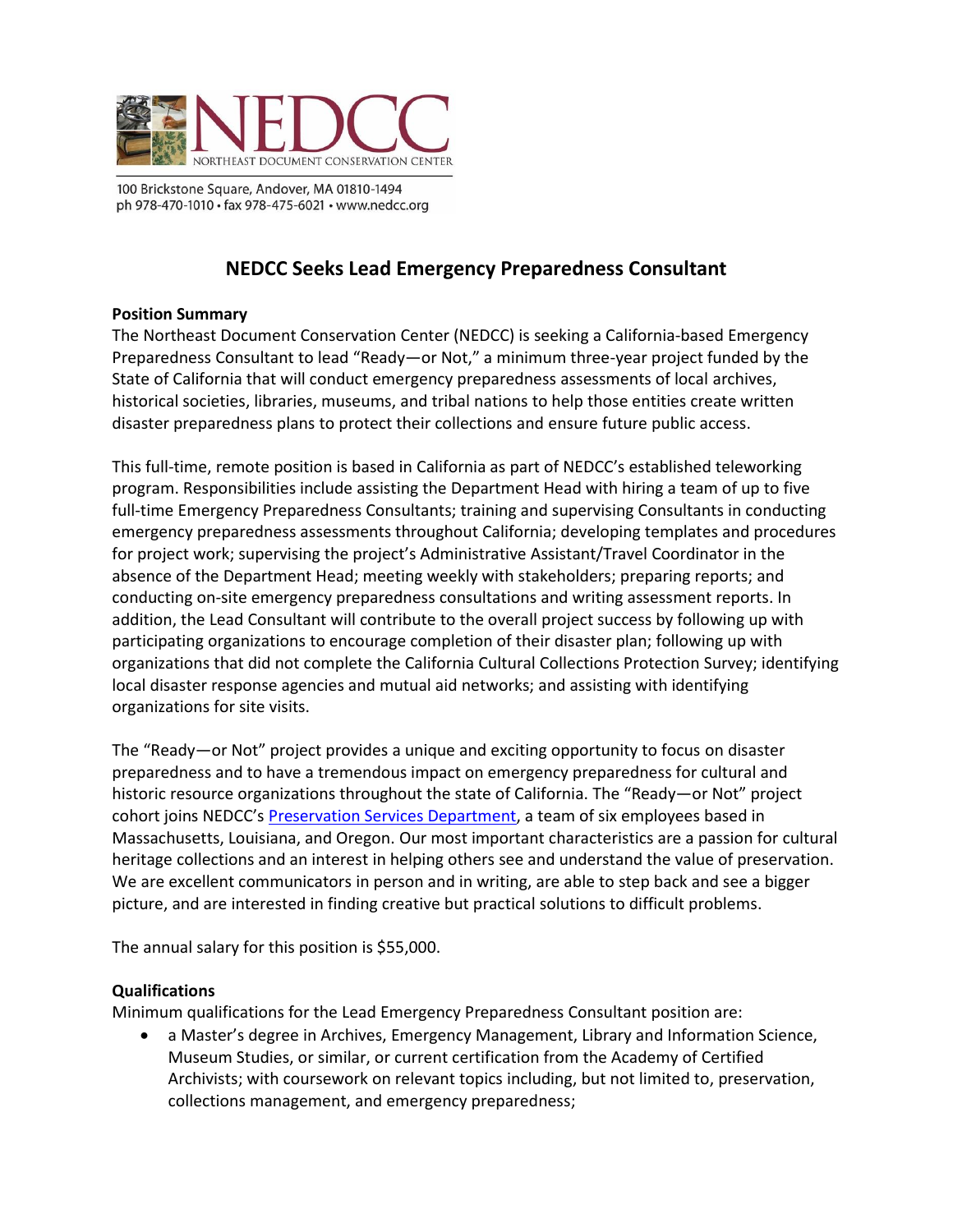- solid understanding of general preservation best practices (format identification, care and handling of materials, environmental management, etc.);
- knowledge of emergency preparedness and risk assessment as they relate to cultural and historic resource organizations and collections as well as practical experience creating emergency preparedness plans;
- strong analytical and observation skills;
- excellent writing and verbal communication skills;
- demonstrated ability to work effectively with individuals from diverse communities and backgrounds;
- flexibility to work both independently and as part of a team;
- experience in hiring, training, and supervising;
- project management experience;
- valid driver's license; and
- ability and willingness to travel statewide, up to 75%.

In addition to the above, the following qualifications are desirable but are not required for consideration:

- at least 1 year of full-time experience working with collections-holding institutions;
- experience working with tribal nations, museums, libraries, archives, and government entities;
- practical experience conducting preservation assessments;
- consulting experience;
- grant administration experience;
- "[up-to-date](https://www.cdc.gov/coronavirus/2019-ncov/vaccines/stay-up-to-date.html#recommendations)" immunization against COVID-19 in accordance with CDC recommendations; and
- bilingual in English and Spanish.

## **About NEDCC**

Founded in 1973, NEDCC is the first nonprofit center to specialize in the conservation and reformatting of paper-based materials, and over the years has expanded its services to include digital imaging and audio preservation. NEDCC's mission is to improve the preservation efforts of libraries, archives, historical organizations, museums, and other repositories; to provide the highest quality conservation and reformatting services to collections-holding institutions; and to provide leadership in preservation, conservation, and digital reformatting. Its services include book, paper, and photograph conservation; digital reformatting (imaging and audio); assessments and consultations; disaster assistance; online preservation education; and workshops and conferences. NEDCC has consulted with organizations across the country to plan for the long-term preservation of their collections and has worked with a range of institutions to reformat their deteriorating documents, photographs, negatives, and obsolete audio materials. NEDCC has treated many of the most significant paper-based collections in the United States. (See [NEDCC Stories](https://www.nedcc.org/about/nedcc-stories/) for projects of note.) NEDCC is located in Andover, MA, twenty-five miles north of Boston. For more information, please visit [www.nedcc.org.](http://www.nedcc.org/)

Only persons with the legal right to work in the United States are eligible to apply. NEDCC offers competitive salaries commensurate with education, experience, and skill, as well as an excellent retirement/benefits package. NEDCC is an equal opportunity employer, and all qualified applicants